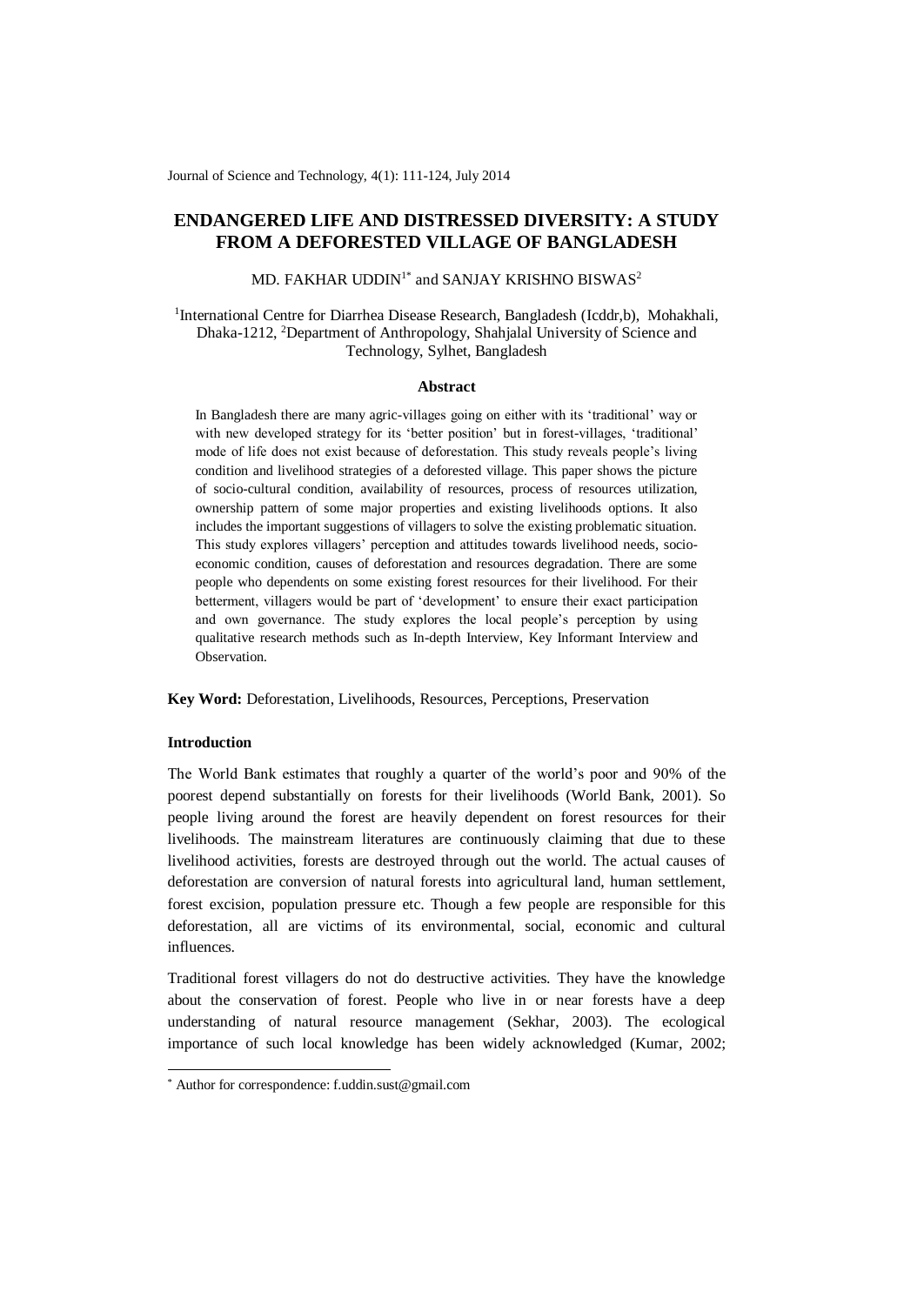Logan, 2002). The studied village is distinctive from other forest villages in many characters. The study explores that many people are migrated here from other regions of the country and they have no or little knowledge and introduction about the conservation of this forest village ecosystem.

When people are forced to live in crowded and possibly unfamiliar situations – not of their own making or choice – they often are left with no option but to depend on natural resources for their livelihood activities (Uddin and Khan, 2006). The study shows that once the village population was limited in keeping balance with its environmental resources; but when population had increased, the situation became uncontrolled as well as imbalanced. But at present situation, with the degrading resources people can realize what kind of activities they performed earlier. Now they feel that how they could protect the environment and manage their livelihood options to develop their living condition. There are huge scope created through using peoples' perception and knowledge for their better livelihood which have been partially explored in this study.

For millions of people in developing countries, forest- related activities are an integral part of their livelihood activities and strategies and provide their main income source (Byron and Arnold, 1999). Of the total area of Bangladesh, forest lands account for almost 17%. Sal forest is one of the main forested areas in Bangladesh where a cross section of tribal people has been dwelling and they are dependent for their daily livelihoods activities. The total area of Sal forest is 120,000 hectare which accounts for 0.81% of total area of Bangladesh (BFD, 2001). In Bangladesh, more than 60% of the Sal forest was relatively density wooded 30 years ago (Chowdury, 1994). Now it is almost deforested area. High population pressure and associated long-hungry agriculture, scarcity of agricultural places and unplanned urbanization has led to notable degradation, poor stocking and almost extinction of the forest. Ethnic minorities and the everincreasing number of land less peasants have played a major role in the process of deforestation (Ahamed, 1993). These activities place forests under threat. If we do not restrict such activities or find alternative solutions, low-level resource gathering activities can quickly turn into wide-scale, often irrevocable and ultimately forest destruction (Uddin and Khan, 2006). With this background the study has conducted in a deforested village, which is becoming under threatened considering the livelihood strategies, resources degradation, living condition, deforestation etc.

### **Materials and Methods**

#### *Study site*

The study was carried out in the month of July dated on 7-22, 2009 at Nimaichala village of Barmi Union (a rural administrative unit) in Sreepur Upazilla under the District of Gazipur, which is situated under the Sreepur Forest Range of Dhaka Forest Division. Sreepur Upazila has an area of 469.24 km<sup>2</sup>. It consists of Nine Union parishads,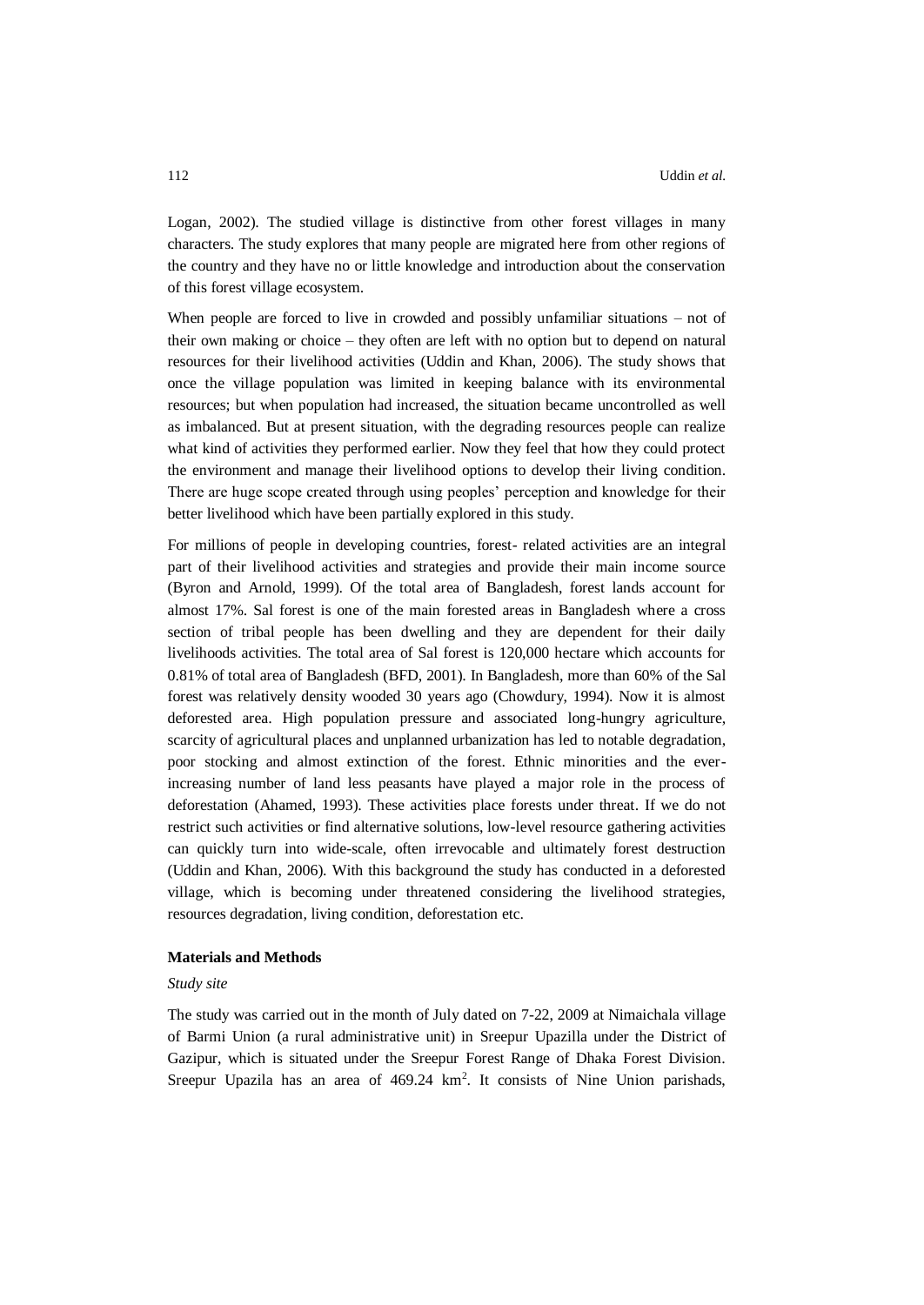81mouzas and 186 villages. This Upazila inhabids by Muslims (95.43%), Hindu (4.26), Christian (0.11%) and others (0.20%). Literacy rate is 44% among where male is 42.5% and female is 45.9%. Main occupations in this area are agriculture 55.7%, auricular labor 16.025, wage labor 2.675, transport 2.675%, business 9.60%, services 4.22%, others 9.63% (Sources: Sreepur Upazila Office, 2009). Based on preliminary observation this study found that deforestation is very common in the targeted study village. In addition, people have been enormous suffering in managing of livelihoods due to dearth of forest natural resources.

#### *Data collection method and techniques*

The study selects the *Nimaichala* village from *Barmi* Union of *Sreepur Upazilla* (subdistrict) under *Gazipur* District by using purposive sampling. A transect walk was conducted where the researchers walked around the village to find out the boundary and area of the village. Researchers conducted a self scrutiny to observe various locations within the area to know the physical condition of the village and villagers' activity related to livelihood and deforestation. Four Key Informant Interviews (KIIs) were conducted for this study to collect some quantitative background information and some qualitative information. One KII was from local forest range office to know some basic information like total Sal forest coverage area and location, government-owned forest, encroachment area of government owned forest etc. Other three KII were from among the study villagers who have minimum secondary level of education and knowledgeable about the villages which were conducted to know the total number of population, households, types of local and migrated people, and the current condition of the forest and the process of deforestation. Researchers also collected some opinions through KII in order to select participants for conducting in-depth interviews. Participants were selected who know the village very well, socio-economic status of the villagers and have experienced with the knowledge of Sal forest and the village ecosystem. In-depth interviews have been conducted from 46 household, selected randomly, from a knowledgeable person including male and female. In order to conduct in-depth interview, a semi-structured guideline was used by the researchers. Using this guideline researcher was able to collection some study relevant quantitative information and mostly it used for collecting qualitative information. In summary, a transect walk, an unstructured descriptive observation, 4 Key Informant Interviews, 46 in-depth interview and some informal conversation has been conducted for this study purpose. In addition, all data used in this study were collected by using qualitative data collection tools and to get more insights some of this information used here as quantitative representation and quantitative explanation by table and percentage. Data collection was continuing through the consideration of data saturation. The oral consent of the respondent and ethical guidelines were followed and maintained by the researchers. Moreover, data analysis has been accomplished manually through the maintaining the process of data recording,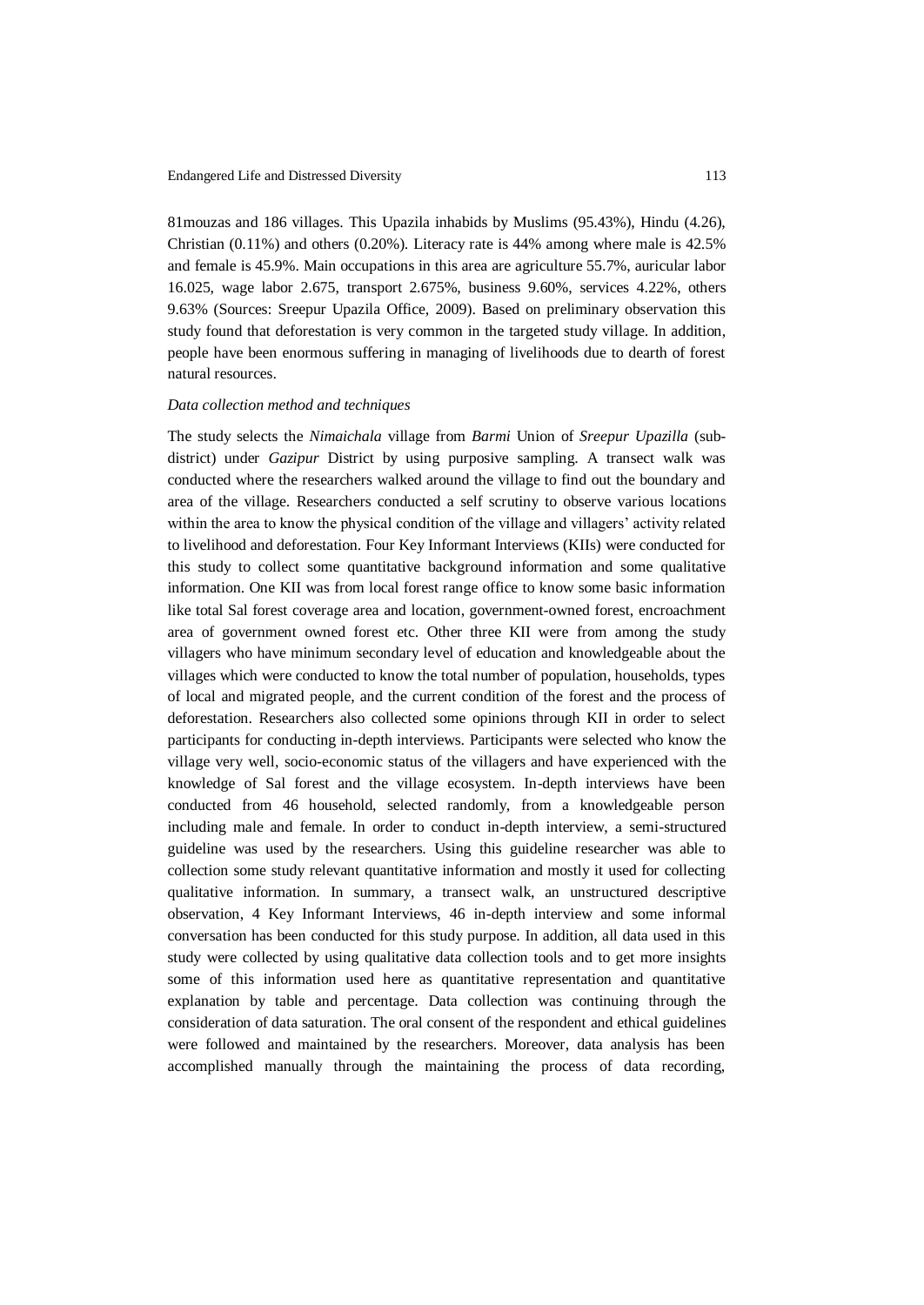transcription, preparing code list and data coding. Thematic analysis was used for data analysis.

#### **Result and Discussion**

The study was analyzed the socio-cultural provision with some demographic features. Then it shows the resources availability; converse the process of resources utilization and using prototype of some valuable resources. The study examines the ownership pattern and the roles of properties and finally discusses the main livelihood options among the existing resources. Preservation, protection and management of a deforested village reveal in this study based on villagers' perceptions. Also it would be able to understandable about the vulnerable living condition, endangered life and distressed diversity of the locality through exploring the explanation of the below mentioned aspects.

### **Socio-cultural Condition**

The study respondents were very much able to inform the study about practices regarding Sal forest for about forty years. The total area of the village is 1357.77acars, where Government owned Sal forest area is 900.85 acars and individual ownership land is 456.92 acars. Encroachment area of Government Sal forest is 133.63 acres where there is no Sal plants existed in the area. At present, the encroached areas are used as homestead and cultivation purposes. The forest range office controls 767.22 acres of forests. Now there is a small amount of Sal plants belongs among 707.22 acres land and some powerful people and some migrated people are encroaching the free land of Sal forest plants of this forest vicinity for own purposes. According to the calculation of Sreepur forest range office, only 60.22 acars land is now under the Sal forest coverage area and some other area is under the social forest coverage area (Source: Sreepur Forest Range Office, 2009). So the study explores that almost all Sal forest land excluding only 60.22 acars of the Govt. owned 900.85 acres forest land is almost deforested now. These statistical data represents a threatening situation of physical feature (or infra-structure) of the village especially for the degradation of natural forest resources. This study village consists of five paras namely sharkar para, fokir para, napit para, refugee para, hajong para and without this paras there are some people who lived in the village haphazardly. Most of the villagers live in an encroached government owned forest land space. Total population of the village is about 1918. The average household size is 7. Most of inhabitants are poor. The study has explored some continuous conflicts present among the village people and main causes of them include economic crisis and malpractice of power in the village. Other issues also embrace regarding religion, egoistic problem between local and migrated people, practice of political power etc. Due to majority in number, Muslims utilize their power in village politics more than other religious groups.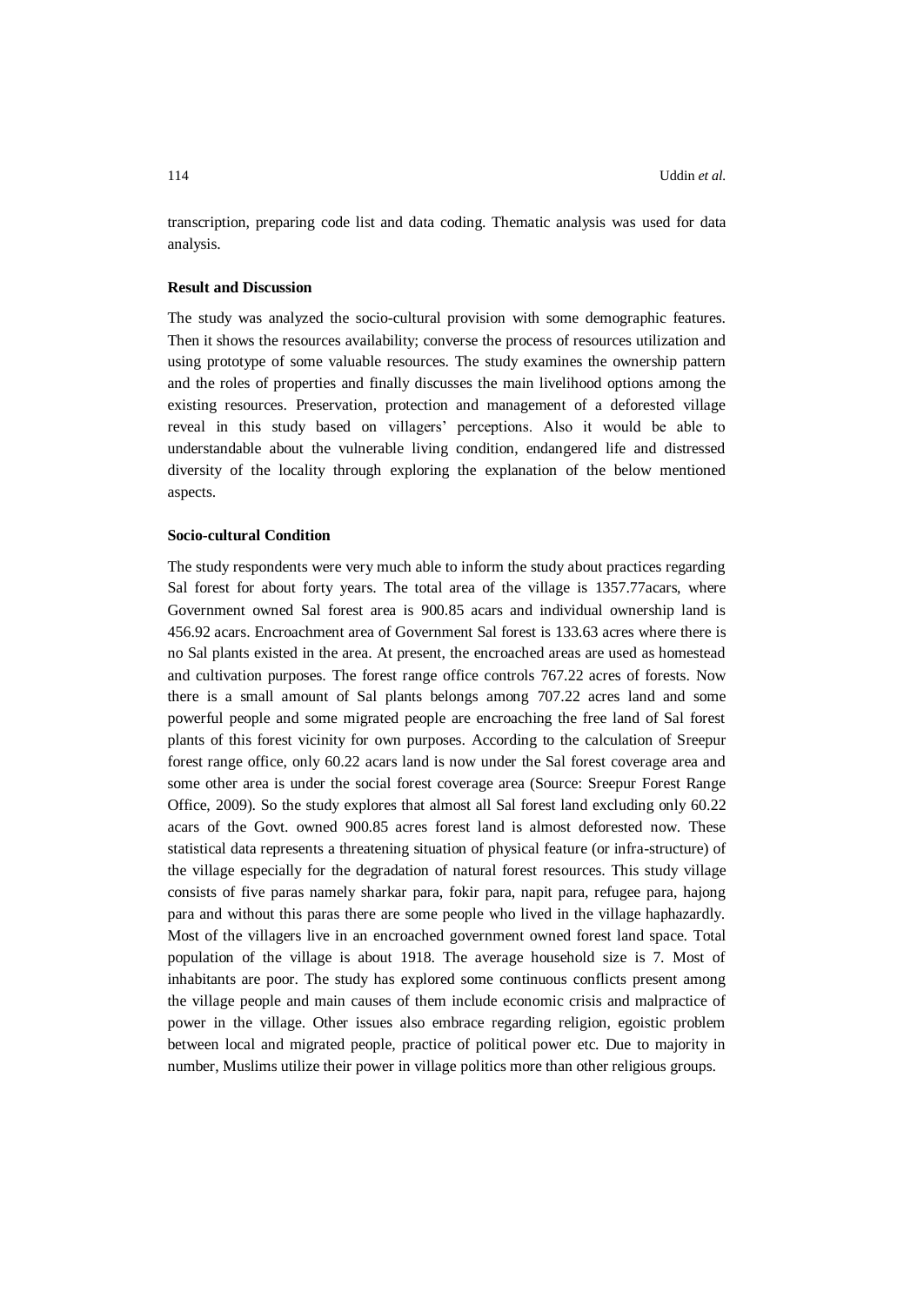| Households number, average size and population (Total population is 1918) Total=274 |                                                       |                                      |                                                            |                          |                                                   |              |  |
|-------------------------------------------------------------------------------------|-------------------------------------------------------|--------------------------------------|------------------------------------------------------------|--------------------------|---------------------------------------------------|--------------|--|
| Community                                                                           | Local people                                          | Migrated people                      |                                                            | Average household size   |                                                   |              |  |
| Households no.                                                                      | 188                                                   | 86                                   |                                                            |                          | 7                                                 |              |  |
| Literary condition of the study village households (Households 46)                  |                                                       |                                      |                                                            |                          |                                                   |              |  |
| Literary level                                                                      | <b>Illiteracy</b>                                     |                                      | Primary level Secondary                                    |                          | H.secondary                                       | Graduate     |  |
| Households no.                                                                      |                                                       | $28(60.89%)$ $9(19.56%)$ $5(10.86%)$ |                                                            |                          | $3(6.52\%)$                                       | 1(2.17%)     |  |
| Land holding percentage among the households (Households 46)                        |                                                       |                                      |                                                            |                          |                                                   |              |  |
| Community                                                                           | Self-Owned                                            | Encroached                           |                                                            |                          | Rent                                              |              |  |
| Households no.                                                                      | 18(39%)                                               | 21(45%)                              |                                                            |                          | 7(15%)                                            |              |  |
|                                                                                     | Housing pattern among the households (Households, 46) |                                      |                                                            |                          |                                                   |              |  |
| Category                                                                            | Tin shed                                              | Tin shed $+$                         | Tin shed $+$                                               | Sun grass                | Sun grass $+$                                     | <i>Other</i> |  |
|                                                                                     | $+$ brick                                             | mud                                  | bamboo                                                     | $+ \text{ mud}$          | bamboo                                            |              |  |
| Households no.                                                                      |                                                       |                                      |                                                            |                          | $2(4\%)$ $9(20\%)$ $7(15\%)$ $19(41\%)$ $8(17\%)$ | $1(2\%)$     |  |
| Economic condition of the study village households (Households 46)                  |                                                       |                                      |                                                            |                          |                                                   |              |  |
| Households income                                                                   |                                                       |                                      | $Rich(Tk.8000+)$ $Midde(Tk.4001-8000)$ $Poor(Tk1500-4000)$ |                          |                                                   |              |  |
| (monthly)                                                                           |                                                       |                                      |                                                            |                          |                                                   |              |  |
| Households no.                                                                      |                                                       | 2(4%)                                | $9(20\%)$                                                  |                          | 35(76%)                                           |              |  |
| Beliefs and practices among the households (Households, 46)                         |                                                       |                                      |                                                            |                          |                                                   |              |  |
| Religion                                                                            | Hindu (chuch, hagong)<br>Muslims                      |                                      |                                                            | Others religion (mundai) |                                                   |              |  |
| Households no.                                                                      | 37(81%)                                               | 8(17%)                               |                                                            | $1(2\%)$                 |                                                   |              |  |
| Occupational variations (Households 46)                                             |                                                       |                                      |                                                            |                          |                                                   |              |  |
| Occupations<br>Agriculture                                                          |                                                       | Labors (forest, agric,               |                                                            |                          | Others (small employment,                         |              |  |
| rickshaw, heir cutter) businessman, forest wood collectors)                         |                                                       |                                      |                                                            |                          |                                                   |              |  |
| Households no.<br>9(19%)                                                            |                                                       | 33(72%)                              |                                                            | 4(9%)                    |                                                   |              |  |

**Table 1. Demographic features of the study village**

Study shows that the main occupations of the villagers are agriculture, forest based labors, agric-labors, rickshaw-pullers, hair cutters, fishing etc and very few are involved with small employment and business. Though there are some occupational variations but these occupations are not enough to maintain the minimum standard of livelihood. For this reason, people are enforced to create pressure on existing Sal forest resources and push themselves with new occupation.

### *Availability of Resources and People's Perceptions*

The study found that the respondents are the main beneficiary from the natural resources of the area and hence they meet up the demand of food, medicine and other materials from nature. The research reveals that many resources are present in the village such as forest and agricultural land, plants, animals, fruits, fuels, crops, capitals, human labors etc. The first five groups of resources classify as natural resources. Villagers think that these resources are more necessary to manage of their livelihood means such as foods, medicines and materials etc. As the respondents viewed, the study has divided the resources into three groups- available resources, unavailable resources and disappearing resources. In this research, available resources considered which resources are present in everywhere or every time and people can reach it easily for their purposes. Not available resources (unavailable) considered which resources are not present in everywhere but people can see the resources in sometime or some places. Finally, disappearing resources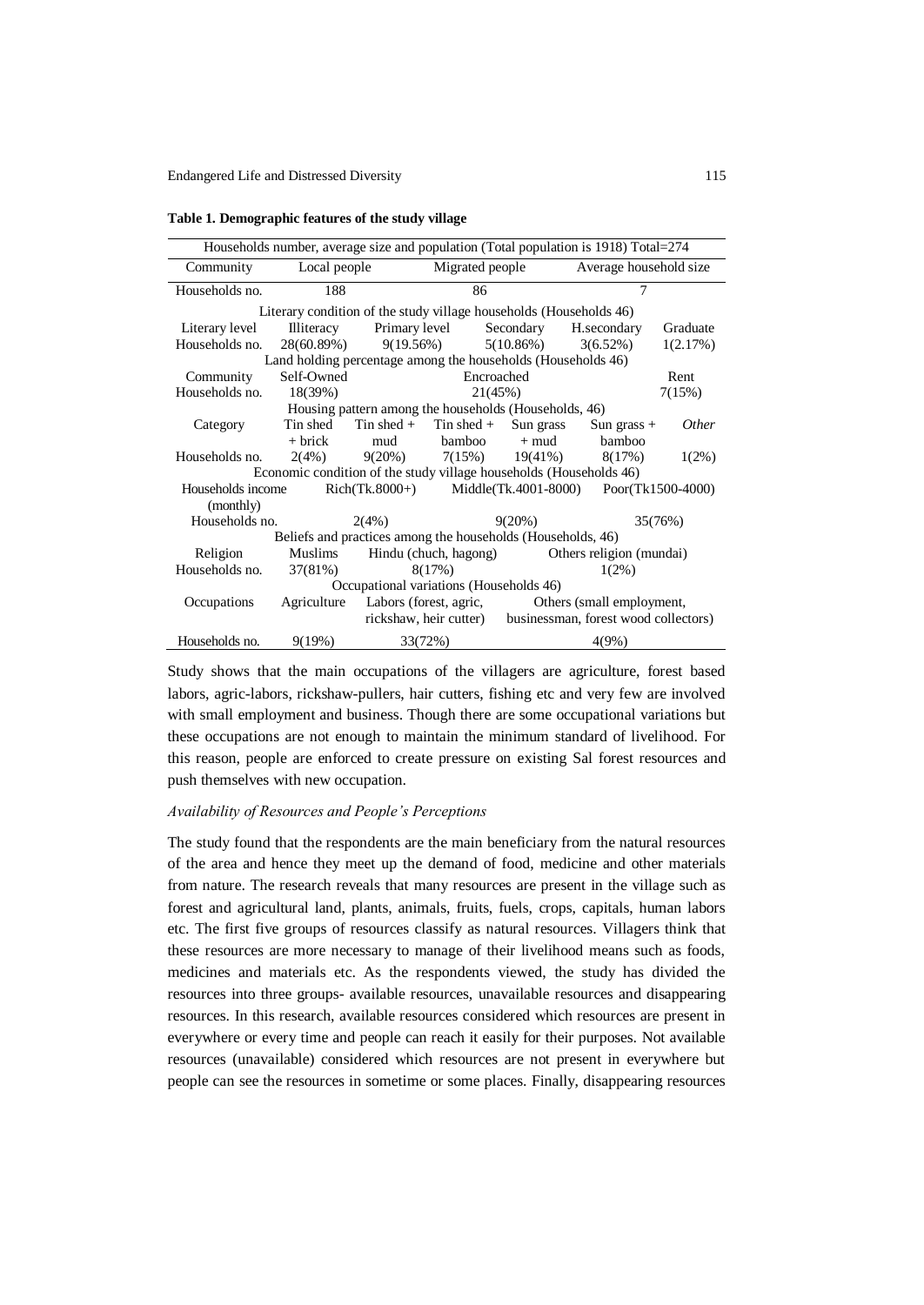considered which resources are not present in everywhere but people can see that specific time or specific places and it is not easy to observe or found.

| Resources                        | People's perception of Availability ( $N=46$ ) |               |              |  |
|----------------------------------|------------------------------------------------|---------------|--------------|--|
|                                  | Available                                      | Not available | Disappearing |  |
| Land (homestead, agriculture)    | 11(24%)                                        | 35(76%)       |              |  |
| Land (Sal forest land)           | 3(6%)                                          | 21(46%)       | 22(48%)      |  |
| Plants (Sal)                     |                                                | $46(100\%)$   |              |  |
| Domestic animal (cow, hen, goat) | $46(100\%)$                                    |               |              |  |
| Crops (paddy)                    | 2(4%)                                          | 44(96%)       |              |  |
| Capital (money)                  | 2(4%)                                          | $9(20\%)$     | 35(76%)      |  |
| Human labors                     | $46(100\%)$                                    |               |              |  |
| Skilled human labors             | 3(7%)                                          | 43(93%)       |              |  |
| Water (for drink or agriculture) | 11(24%)                                        | 35(76%)       |              |  |
| Fish (demand to consume)         | 8(17%)                                         | 11(24%)       | 27(59%)      |  |
| Wild animal (snakes, monkey)     |                                                |               | $46(100\%)$  |  |
| Timber (Sal wood)                |                                                | 7(15%)        | 39(85%)      |  |
| Fruits (Jack fruits)             | 35(76%)                                        | 11(24%)       |              |  |

**Table 2. People's perception about some resources availability**

This study has showed the availability status of some major resources where the some available resources are domestic animal (100%) and human labors (100%). Land, crops, capital, skilled human labors, water, fish have little or some availability not maximum. So they are not available resources. Most unavailable resources are land (76%), crops (96%), capital (20%), skilled human labors (93%), water (76%), fish (24%), and timber (15%). Disappearing resources include capital (money) 76%, fish 59%, wild animal (snake, monkey), 100%, timber (Sal wood) 85%. This is to mention that the data has been explored from the study respondents through using qualitative data collection tools. But researcher presents the qualitative data to show the quantitative scenarios.

This research reveals that some resources are available and merely available to some affluent and middle class people because of their socio-economic and political ability. But there are limited availability of plants, wild animal and timber resources due to access man-made deforestation. People had enormously consumed and till these resources degradation process is going on there as there are no alternative resources to fulfill the some basic demands such as foods, shelters, fruits, vegetation etc and to generate alternative income generate sources. The study also explored that there were no intention among the villagers to increase and preserve of these degrading of unavailable resources. Rather their intention was only to survive with the present environment on the basis of some existing resources of the locality. The preserving and protecting sense of the villagers is not active in the mind about some existing natural resources. As a result, the degradation process of the resources is gradually increasing. But according to some respondents that in near future, people would not be able to consume and utilize the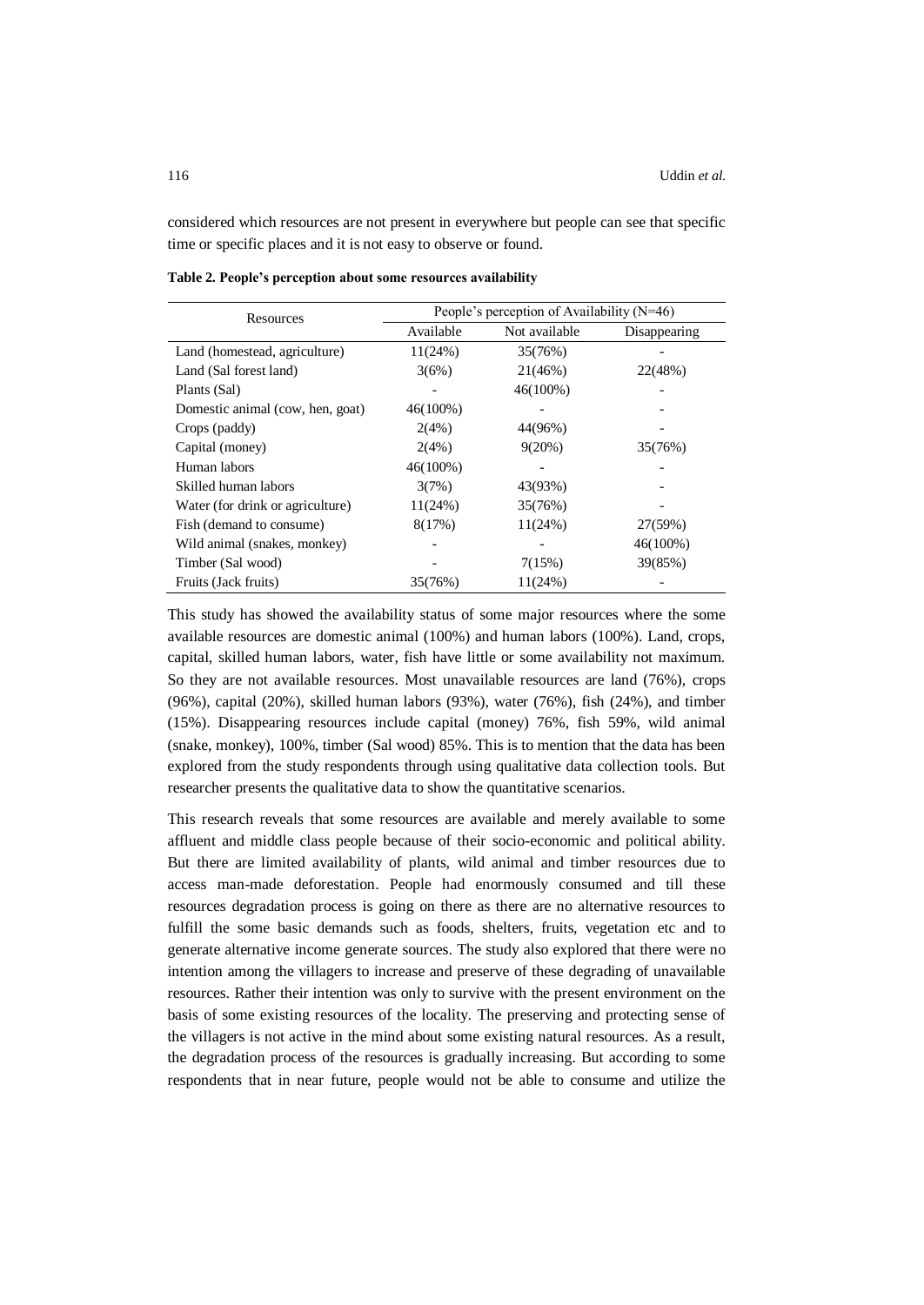existing resources because these resources would be extinct resources. Some old-aged respondents of indigenous group think that once there was enough sense to make a good management of these resources, but due to the increased migrated population, a competitive situation for consuming of forest resources had been grown among the villagers. At present the most disappearing resource is wild animal like snake, monkey etc. Snake and monkey are considered as wild animal; both of them were available and most common animal in the locality. This is the most traumatic side of the study village as once the abovementioned resources were available in the study village. Study reveals that a considerable number of the villagers are migrated and they have come from other parts of the country. The process was started at the early 1980s. Previously, people mostly depended on the natural resources with limited population. Now the area is almost deforested and due to the above mentioned reasons the natural resources also lost its availability. Now the place of wild animals is replaced by human and domestic animals such as hen, cow, goat etc. Almost all people have a minimum number (3-10) of domestic animals both for using of themselves and for commercial purposes. The research found that all have domestic animals that are shown in the above mentioned table. This study explored that almost all wild animals are in extinct situation excluding some common animals like snakes, dogs and so on. The study unfold that wild animals were victimized by the increasing people of the village. These increased people used some of these animals as of their commercial purposes for managing of livelihood means. For instance, some people catch the snakes and monkeys for showing game to earn money. So, the wild animals could not survive properly with increased population. Due to the imbalanced situation the wild animals gradually have lost their own rights of survival in the natural Sal forest environment. As a result, there are some domestic animals, without any natural wild animals. People can easily rear of these animals as there are huge free land spaces in the villages. This is a major environmental change for the village. According to some respondents that there are many crises arise such as village's resources degradation, lack of foods, unemployment, poverty, malnutrition etc due to the changing of environment and physical infra-structure. The picture of resource availability has showed the threatening situation among the villagers. Some respondent think that present environmental situation cannot support them to survive properly because of enormous demand of food, medicine, homestead, materials etc. Even there is no productivity of the existing resources now and local people think that some of available resources would be vanished or extinct in future. This study explored that some existing resources are controlled by some of the villagers, but once it had own growing capacity or productivity and it was managed or adopted with the demand of environment adequately. There is no management system or policy to increase, maintain and conserve the existing resources and its' productivity. People do not know well how they may manage these resources and in which way they will prevail over their problem of resources scarcity.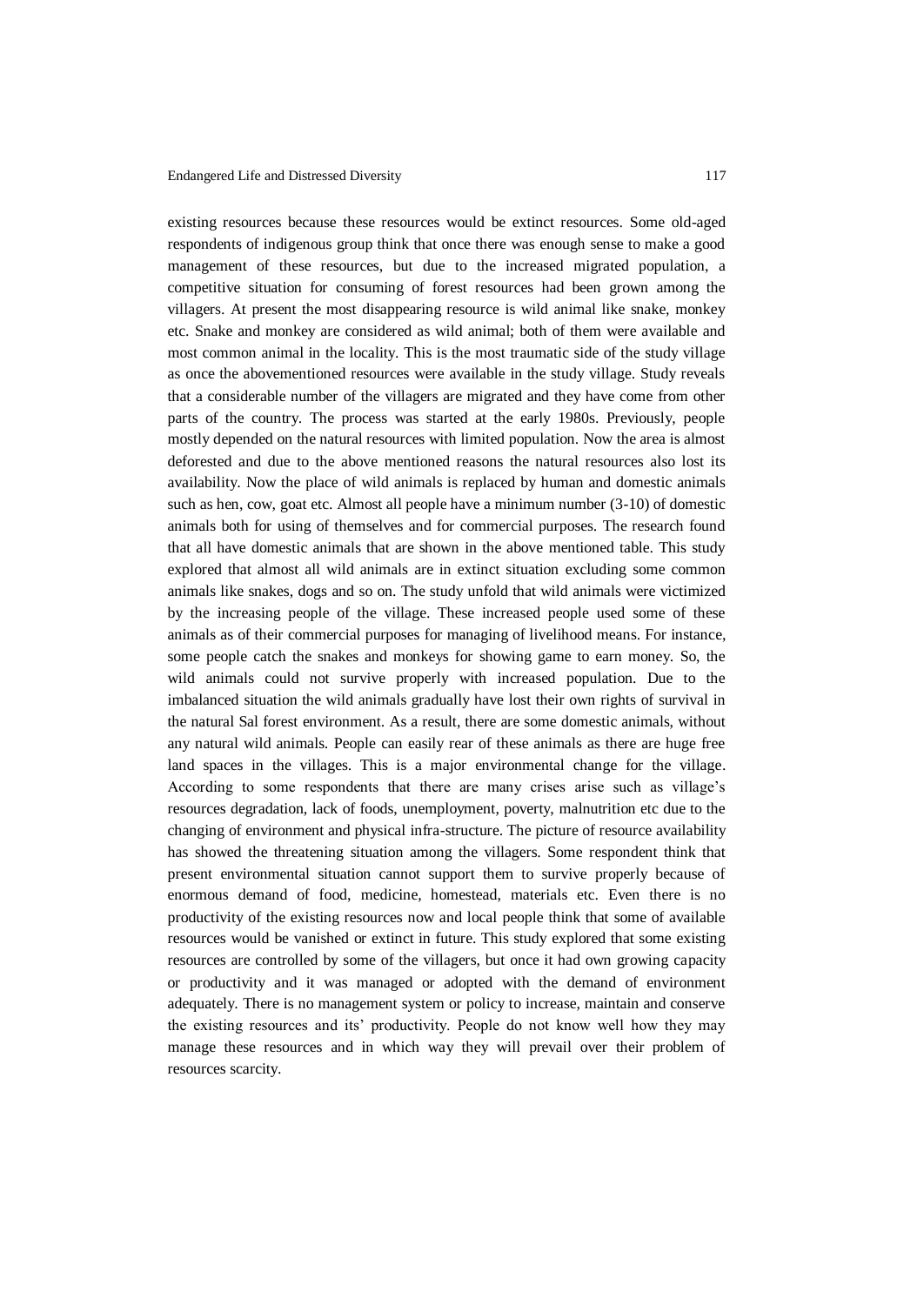### **Process of Resource Utilization**

This study has revealed the utilization process of some existing resources. Study has reconnoitered from special conversation with respondents how much they utilize and where is the lacking to utilize of these resources and explore the importance of some resources. Villagers utilize the following resources for various purposes-

*Water:* Water is essential in every step of life for every person, but in studied village sources of water are very atypical. There is a river and two canals in the study village. People use the water of canals and river in rainy season for various purposes such as cultivation of special crops, paddy, vegetables, planting etc. In addition, people has little source of mineral water because of its geographical location and economic inability. Tube well is one of the sources of mineral water and only few rich people have it. Poor people are totally dependent on those people who have tube well for fulfilling the demand of their drinking water. Some of the tube-well are affected with arsenic. Some people also drink water from canal, river and ponds due to the unavailability of mineral water sources, which is very much unhealthy and unhygienic. Few numbers of people also drink rain water in rainy season.

*Fish:* Fish is unavailable resource in the study area. In the area there is a river and two canals. So the sources of fish are river, canals and some ponds. But in the dry season water are not found in these canals and river. This is one kind of obstacle to get needed amount of fishes from the natural water sources. Here we found some ponds from where people can catch fish. But some rich people are the owners of these ponds who have enough land to dig a pond for fishing occasionally and professionally. The poor can do work in these ponds as a manual labor to produce the fishes, but they cannot get enough fishes for eating purpose from these water sources as the rich people sell fishes in the market with high price. The poor have to buy it from the market occasionally.

*Plants (Sal):* Majority people use it as a fuel and for other purposes. Some of them use it for selling purposes to other for the demand of cash money. Also there are some rich and middle class people involved with this activity. The abovementioned Table-2 indicates that plant as a not available resource, but some people manage it at any cost for their benefits. Some of the respondents think that if Sal plant is abused as a fueling purpose of people then it would be very difficult to find the tress of Sal species in the next course of time.

*Soil:* Soil is used in various ways in the village. Poor people utilize it for the purpose of vegetation and settlement. They cultivate vegetables inside their homestead land. Some poor people commercially produce local variety of vegetable. They sell these in the local market and earn money. They also take the vegetable for family purpose. Some rich and middle class people also cultivate vegetable in the same ways. Some poor and middle class people also utilize the soil for building of their *muddy house* to live which is popular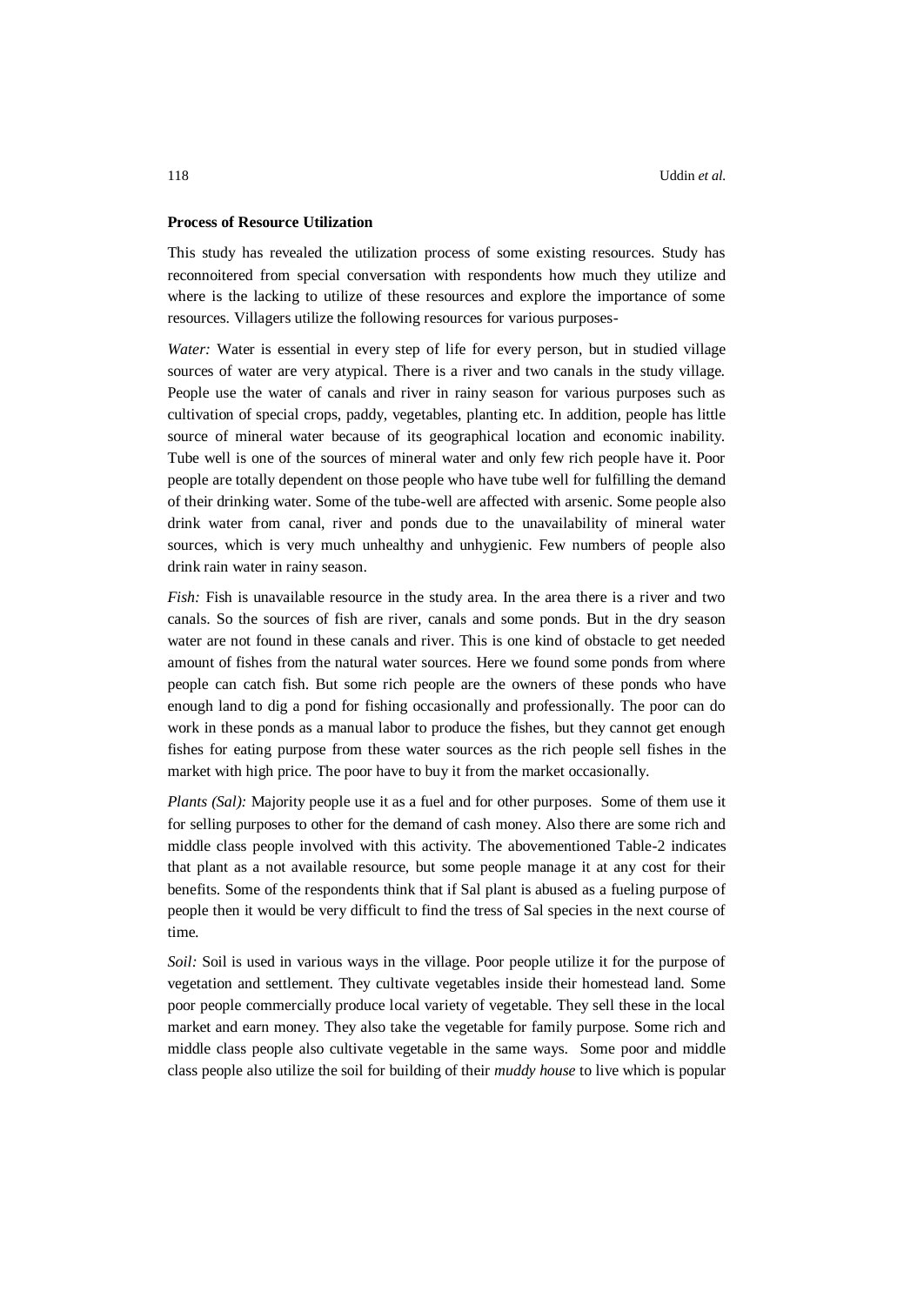within the locality. Most of the people utilize it for their cooking purpose, which is known as *chula*. Rich people are the owner of the cultivable agricultural and free land where they are cultivating different crops. In addition to that some rich and middle class people are selling soils to the owners of the brickfield with high price.

*Rain:* As mentioned earlier, the study spot is totally tropical Sal forest area and there are few sources of water. Most of the people, who are living on agriculture and forest-based resources, mainly depend on rainwater during the rainy season. But this process of resource utilization is achieved when rain water comes naturally. Villagers cultivate many kinds of crops such as paddy, wheat, banana etc that mostly depends on the natural water and sometimes the source of water is pond, canal and others. Presently, natural rainfall is decreasing than previous course of time. People think that due to enormous rainfall earlier they got some facilities such as low cost for growing crops which helped their smooth livelihood.

*Animals (snake and monkey):* The study explores that once there were many animals belong in the locality. Even before thirty year ago snakes and monkeys were the most common animals in the locality. In the Table 2 the research showed that these wild animals have become disappearing animals. Presently, few animals like *banor, kokor, shihal, gokra sap, dora sap* (local name) etc existed in this village forest. Now people are using these rare animal resources, for example, *banor (monkey)* and *snakes* as a recreational element. As a result the number of these types of animals is degrading day by day. So now people can see these types of animal atypical such as *shail, kokor, sap* etc as a natural animal resource rather they can see that as a commodity of people's recreation. There one kind of commercial thinking has been grown among the villagers. At present, the study has found some domestic animal life such as cow, goat, hen etc for the self and commercial purposes. Every family has at least one cow, goat, and hen. So it can be said that the places of wild animal replaced by some domestic animals. This is a major environmental change for the locality.

#### **Ownership pattern and the rules of properties**

The study people use the existing resources and belonged property as they require. That would have positive and negative impact for the village ecosystem. The study explores that the present situation is different than the before and now the population are increasing and at the same time, resources are in shrinking. Respondents said that about 30 to 40 years ago most of the village lands were covered within the natural Sal forest. Now most of the area is almost deforested as data gathered from the local forest range office. Now this forest is not reserved and conserved rather it is open for all classes of people. Forest and some agricultural land is one of the main resources of the villagers but its management is different from other villages of the country. Here only *456.92acars* of the total *1357.77acars* land; owner of these lands are only some rich and middle class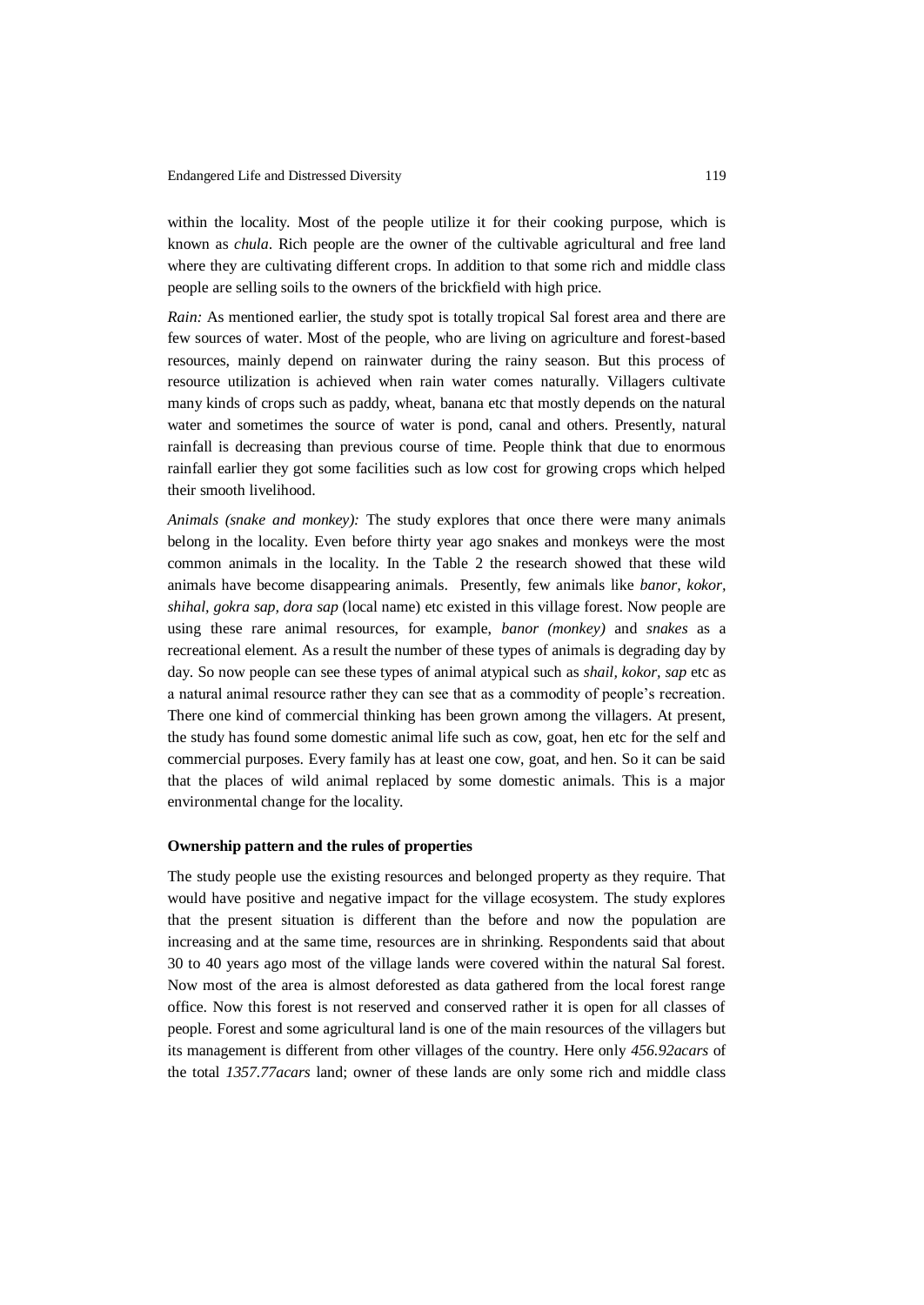people. As the majority people are Muslim, their property is distributed according to the Muslim Family Law. Other land properties of the village are government owned Sal forest which has now almost deforested and encroached by some local and migrated people. Now some migrated people are also encroached the forestland in the same way; but it is not as easy for them as the local people do. When the migrated people commit to village leader that they will serve him with cheap labors, then the leader request the forest staffs to give a little homestead land for living purpose. In addition, some local powerful and rich men also encroaches the forestland nearby their agricultural land. They gradually transfer the forest land into the cultivable agricultural land. This is the main process of encroaching forest land as private property. This is why the forest has become a deforested land. This research also explored that the people has influences over the power and politics of the village whose have private land property. The selection of village leader is based upon the amount of land ownership.

| Property                | Ownership pattern $(N=46)$ |          |             |  |  |
|-------------------------|----------------------------|----------|-------------|--|--|
|                         | Self-owned                 | Lease    | No property |  |  |
| Homestead land          | 11(24%)                    |          | 35(76%)     |  |  |
| Agricultural land       | 10(22%)                    | $1(2\%)$ | 35(76%)     |  |  |
| Agricultural instrument | 8(17%)                     | 3(7%)    | 35(76%)     |  |  |
| Animal (domestic)       | $46(100\%)$                |          |             |  |  |
| Tube eel                | 11(24%)                    |          | 35(76%)     |  |  |
| Tree (fruits, timber)   | 14(30%)                    |          | 32(70%)     |  |  |
| Paddy                   | 11(24%)                    |          | 35(76%)     |  |  |

| Table-3. Ownership pattern among seven properties |  |  |  |  |  |  |
|---------------------------------------------------|--|--|--|--|--|--|
|---------------------------------------------------|--|--|--|--|--|--|

This study has revealed the ownership pattern of some major properties of the village. Some poor people are not getting equal opportunity to use and to get ownership of existing resources due to unequal position in local power and politics. Migrated poor people are totally dependent on the local people to get permission and using resources. There homestead land is important to live in the village. Most of the poor migrated people have no legal homestead land. If we consider Table-3 where we can see that 24% people have own homestead land formally where some rich, middle class and indigenous people are included. Besides we can also see that 76% people having no homestead land are only some local poor and migrated people. But they have made their houses by managing the government forest land which they use as a homestead land. The poor people said that the local forest office had given the authority of living on the forest land with some flexible condition. After the settlement, migrated people usually forget the condition and they frequently try to encroach the forest land nearby their homestead land. After some years, the people claim that they are the owners of this land as they are living here long time. The Table-3 has showed that 22% self-owned agricultural land is owned by only rich and some middle class people; and 2% middle class people have agricultural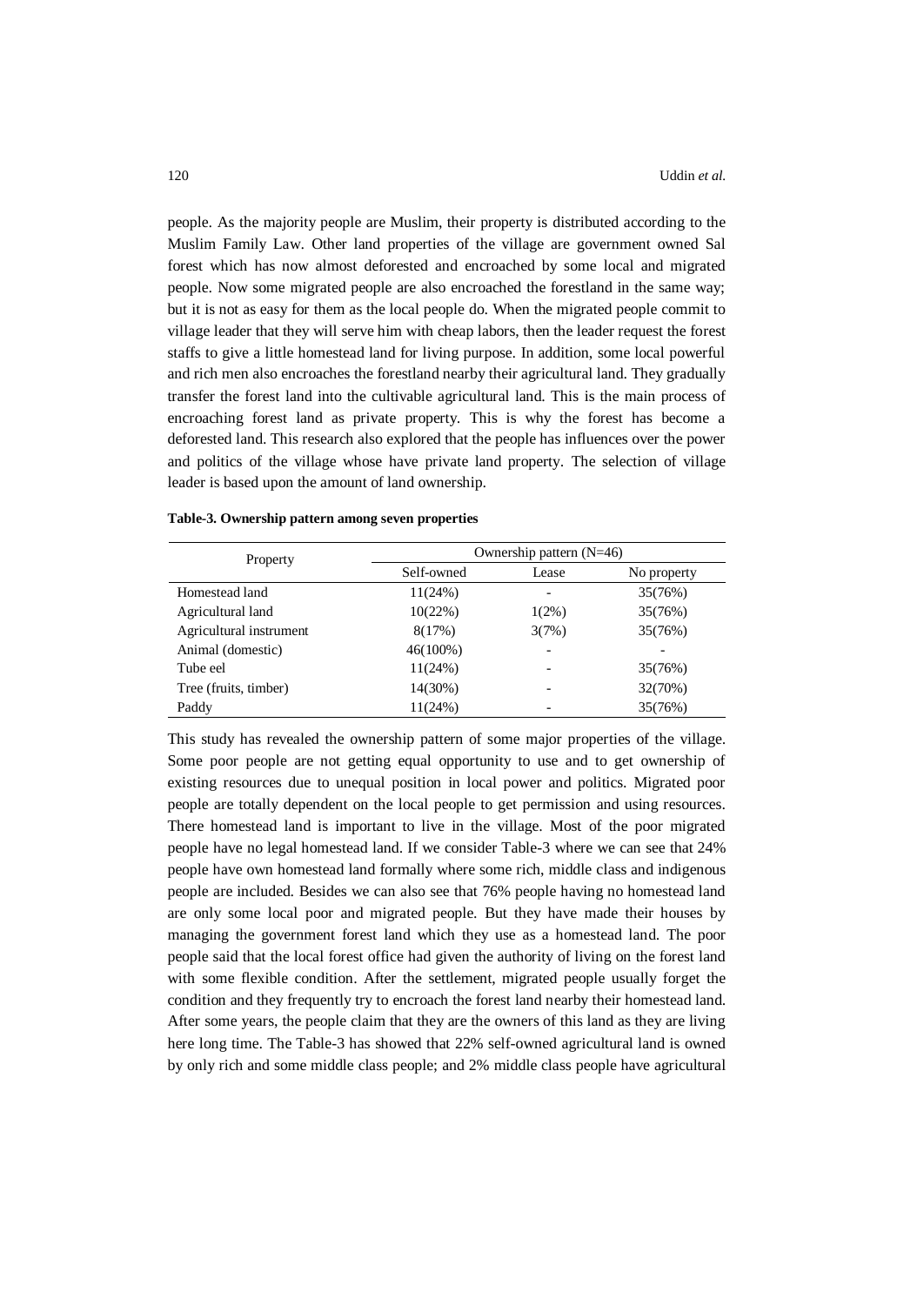land as a lease which they take as an exchange of cash money. But, all of them have at least one own homestead land. This is to mention that 76% people have no agricultural and homestead land.

The research has considered the agricultural instruments like *guro, mohish, langol, kodal, moy* (local name) etc in the study village. The study found that 17% people have selfowned such agricultural instrument whose have own at least one agricultural land. They are considered as rich and middle class people. Among them, 7% are only middle class people who take the lease of such instruments from local rich people with some conditions. Remaining 76% people have no agricultural instruments whose are considered as poor.

This study found that all categories of people are the owner of domestic animal such as cow, hen, goat etc. Every household have at least one or more animal including poor, middle and rich households. It is a newly generated income source for all villagers. Rich people have more domestic animals because of their own uses, business and other commercial purposes.

In addition, 30% rich, middle and few poor people have own trees like fruits and timber plants. Other 70% poor people do not own such tress, although they claim the surrounding trees as their own property. Actually they are the poor people who have no own homestead land. The study found that 24% rich and some middle class people who are involved in agriculture and who have some cultivable land have own minimum amount of paddy for their subsistence. Some middle class businessmen or other people from other occupation have to buy the paddy from local market. But the number is very limited. On the other hand, 76% poor people must have to buy paddy from local market for the livelihood.

### **Livelihood Options**

A livelihood could be considered to be sustainable when it can cope with and recover from shocks, and maintain or enhance its capabilities and assets, while not undermining the natural resource base (Hussein and Nelson, 1998). This study explores that the current ecosystem of the village cannot maintain the capabilities of productivity of some existing natural resources because of enormous human caustic activities. It also reveals that when natural resource is extinct, a livelihood option would be threatened or even vanished. This crisis has been created due to the degradation of some natural resources like traditional Sal forest, wild animal, other floras and faunas. Now the existing natural resources of the locality have lost its productivity due to high density population and lack of awareness, adapted knowledge, and effective initiative to cope or enhance for its future capabilities. So the sustainability of livelihood options would not be belonging in the study village.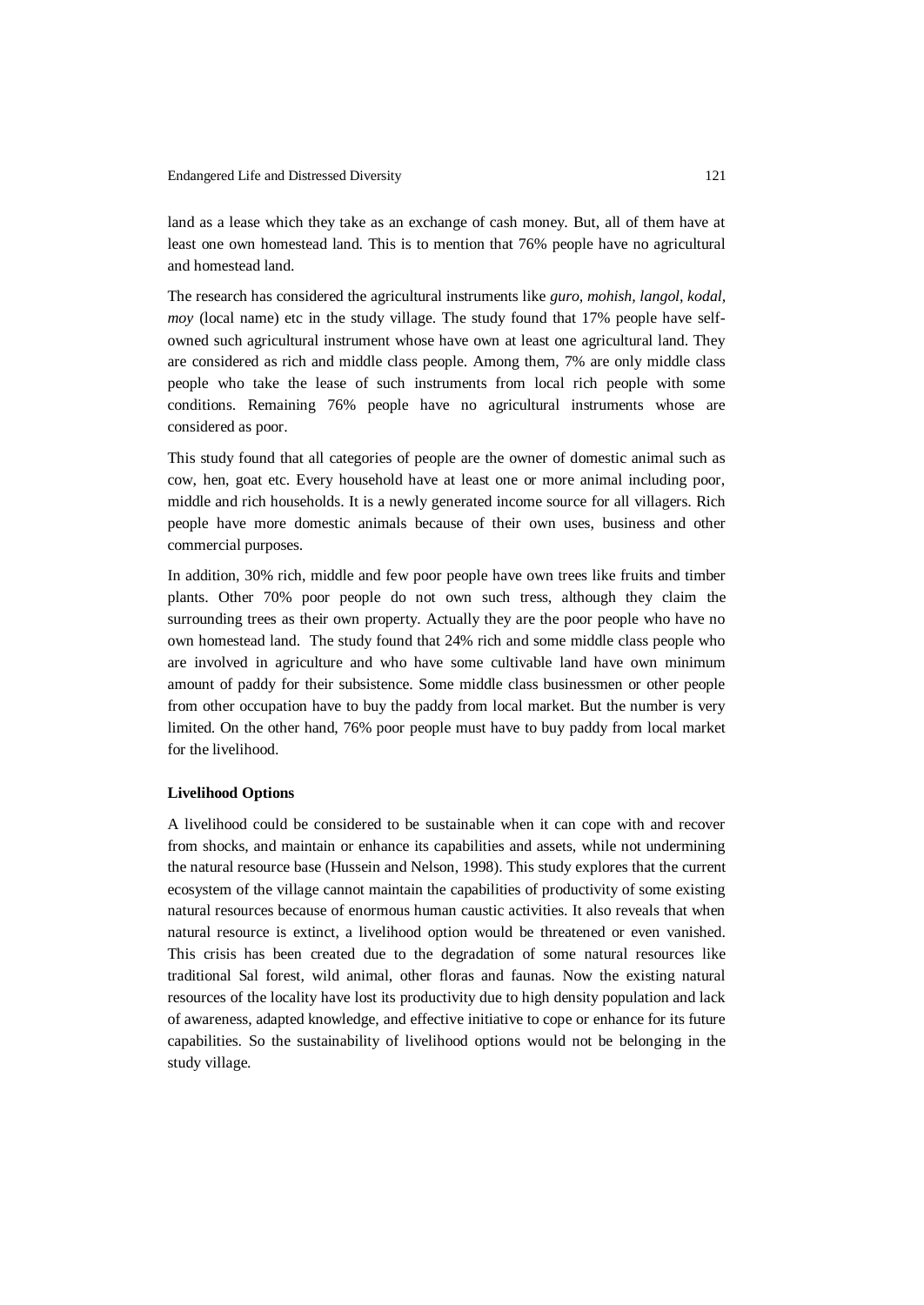This study reveals that most of the poor people are working as day laborer, rickshawpuller, grocer, woodworker and fuel wood collector. Some of them are involved with small business like hair cutting and others professions. In the village most of the middle class people are involved with agriculture, timber business, fishing and small farming. Some are involved with government and non-government services. Some rich people of the study village are involved with the occupation of agriculture, commercial fishing, poultry firming and other business. Some of them work as government and nongovernment employees. Young people, aged between 20 to 30 years, are mostly depended on forest-based natural resources. Now the scenario is almost altering. Most of the villagers select their livelihood options from different sources based on their personal skills, capital, communication, interaction, power and politics. Many of them have no other options to select as livelihood means. As respondents worried, if the present situation exists people will fall in trouble to maintain their livelihood in future.

#### **Perceptions for a Sustainable Livelihood**

The findings of the study carry some suggestions, regarding viable livelihood strategies through forest resources, which are mentioned below:

- 1. Respondents think that new settlement through encroachment should be stopped in government-owned Sal forest land. Rather alternative settlement initiative would be taken by the respective authorities. Landless and destitute people apart from the area could be relocated here.
- 2. Migrated people should be encouraged to settle other places where their living facilities and livelihood opportunity prevails. In this process, non-governmental organizations (NGOs) could work for awareness building and the development of peoples' livelihood option through continuous support of capacity building.
- 3. This study has showed the land encroachment process of the villagers. It is not an eco-friendly activity for the sustainability and productivity of natural resources. So, the authority could take an initiative to stop forest land encroachment and announce the forest land area as a restricted area for several years.
- 4. Respondents think that the newly plantation of Sal species would be enhanced in entire deforested sites. There local forest authority can be empowered to protect the reforested and newly plantation sites. For this purpose, poor people could be available with some benefits such as fuel wood collection, bee collection, rearing of domestic animal etc.
- 5. The afforestation program has been started in entire deforested sites of the study village. Name of the program is *woodlot project*. Most of the plants under this program are foreign species like *Akasi, Uqlit, Mahogany* etc (local name). But respondents think that these types of trees have some demerits i.e. damage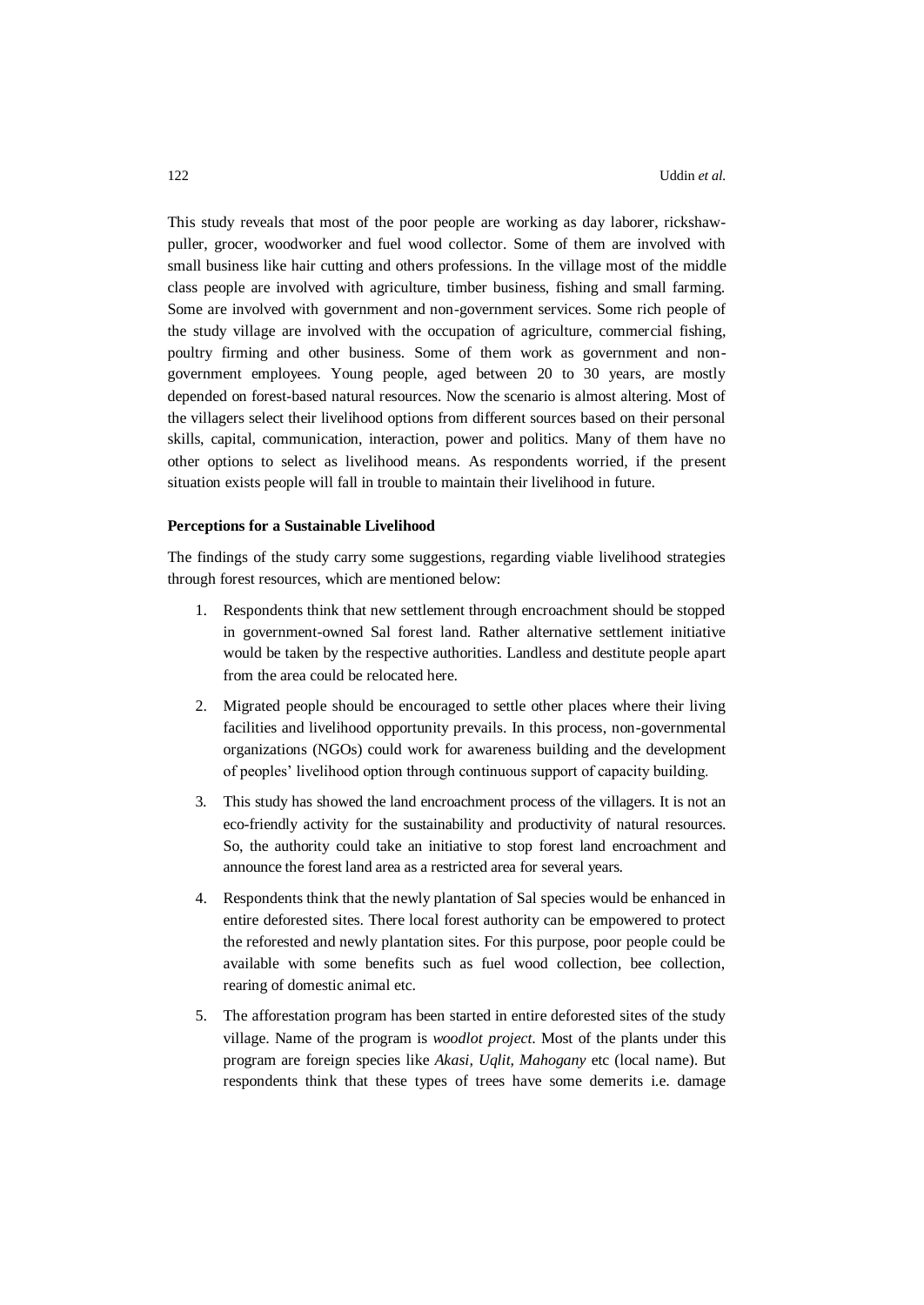capacity of soil productivity and fertility. Villagers suggest that if they ought to recover and right back of earlier Sal forest ecosystem then obviously they have to think about the Sal forest plantation instead of foreign wood species.

- 6. People face the problem of alternatives income generation sources in the study village. That is why they collect plants, timber, fuel wood, bamboo etc. from the Sal forest land. If they would be coped with alternative income sources then people never collect the existing forest resources for fulfilling of their livelihoods. Here, government and non-government initiatives are badly necessary in the area.
- 7. There are no better road and transportation system to communicate with nearby town for personal, commercial and other professional purposes such as education, treatment, medicine, marketing etc. People think that if road and transportation would be better, then the dependency on the existing forest resources would be reduced. They can move for alternative livelihood sources.

### **Conclusion**

This study reveals diversified livelihood activities and endangered situation. Study found some villagers are involved in forest resources degradation and encroaching activity due to unavailability of other livelihoods resources and alternative income sources. Migrated people are perceived as an unwanted burden to the local people and also to the local forest ecosystem. Now both indigenous and migrated people are thirsty to search the alternative income generating activities. Their alternative livelihood activities need to be supported through close interaction, capacity and awareness-building, community mobilization and motivation. Study explores that local government and non-government organization can play a vital role to improve of villagers' livelihood status and Sal forest ecosystem. The alternative income generation activities may include the cultivation of bamboo and eco-friendly vegetation, participatory agro-forestry activities, development of small scale enterprises such as nurseries, collection and processing of medicinal plants, honey processing, fishing, bees and poultry farming and domestic animal farming etc. The study earnestly feels for conducting further research to better understand and unfold of eco-friendly forest management procedure. In addition, this is an exploratory qualitative study. Testing hypothesis has not applied in this research. We think it will help to generate hypothesis for further research.

### **References**

- Ahamed, F.U., (1993). Respondents to environmental degradation: Some implication of a social forestry project in Bangladesh, M.Phil, Dissertation, Cambridge University, Cambridge.
- BFD (Bangladesh Forestry Department), (2001). *Forest inventory of the sal forests of Bangladesh (Forestry sector project)*, Vol. 4 (Tangail Forest Division). Dhaka: Ministry of Environment and Forests.